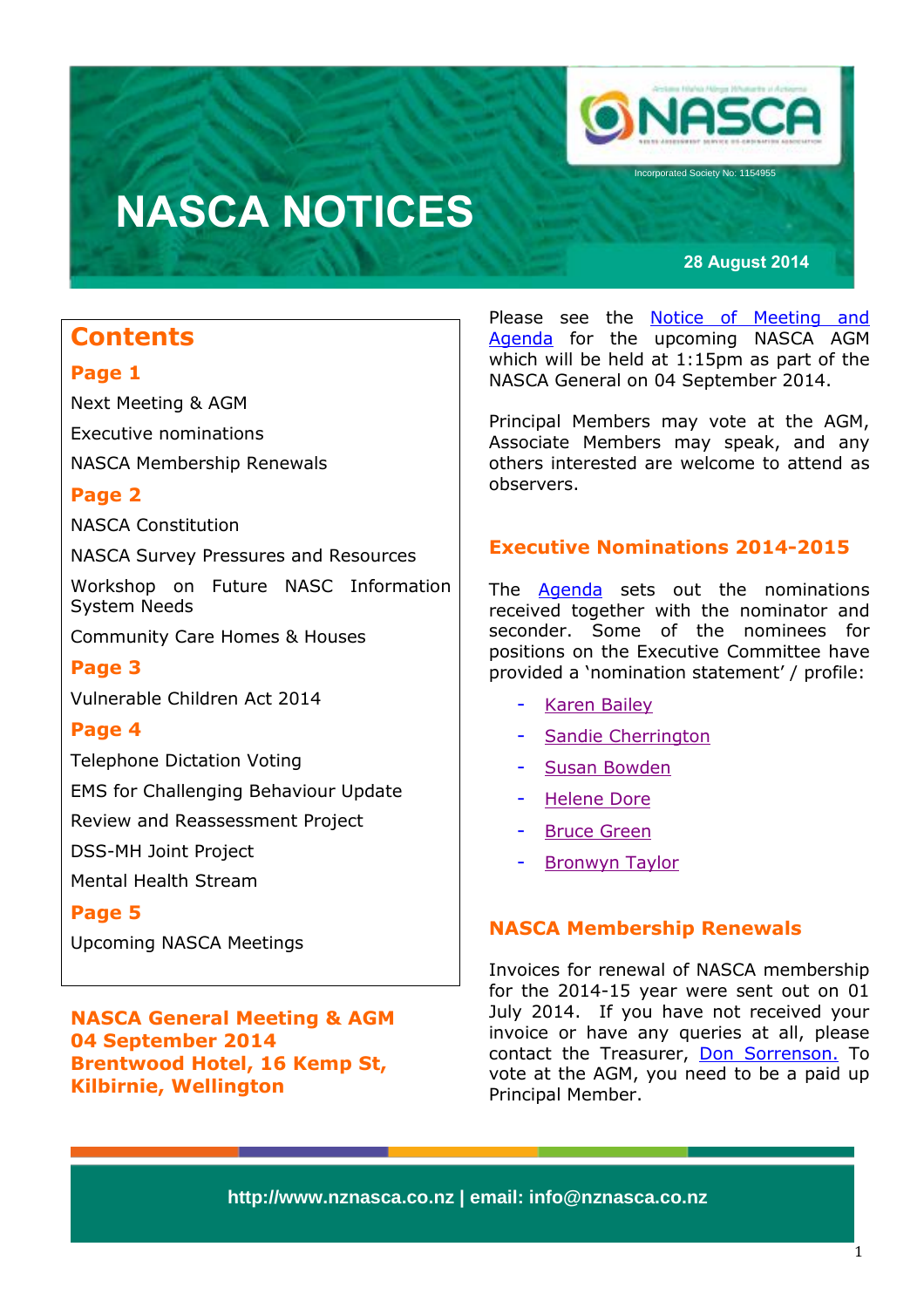

ncorporated Society No: 1154955

# **NASCA NOTICES**

**28 August 2014**

### **NASCA Constitution**

The current [NASCA Constitution](http://www.nznasca.co.nz/?wpdmdl=148) is available on the website. Discussions are ongoing with the Membership regarding possible review of the Constitution so that it continues to meet our needs for the future and to ensure membership rules are clear and accurate.

A survey will be distributed to Principal Members shortly seeking feedback on aspects of the Constitution.

#### **NASCA Survey Pressures and Resources**

Early in August NASC undertook a survey of DSS Members regarding resource pressures, client and staff numbers and on new initiatives NASCs have been involved in. Of the 12 DSS NASCs 10 completed at least part of the Survey.

A [summary of the survey results](http://www.nznasca.co.nz/?wpdmdl=338) indicates some common themes, but overall a considerable variety of experience by different NASCs.

The level of concern over issues such as resource implications of ICare implementation has been raised with the MOH, which has resulted in joint work between NASCA Exec and the MOH to review possible alternative approaches.

#### **Workshop on Future NASC Information System Needs**

Early Notice – NASCA is arranging with Mitchel Pham (Director of Augen Software, and guest speaker at last year NASCA Forum) to present a workshop on the day before the December NASCA General Meeting in December. The workshop will be aimed to assist NASC Managers think strategically about their future information management needs. This will take a blue skies approach and will specifically not be selling or promoting any particular approach or product.

We see this as an opportunity to extend our thinking and understanding which will allow more meaningful and informed engagement with MOH when discussion arises about future information systems and needs. Relevant and open to all streams.

Keep the date free and plan your travel to include: **Wednesday 03 December in Christchurch.**

#### **Community Care Homes & Houses**

The NZ Disability Support Network (NZDSN) advise in their last newsletter that a recent change to the fire documents has been made where a 'care in the community care houses and homes' category has explicitly been added to the Building Code fire safety requirements that normally apply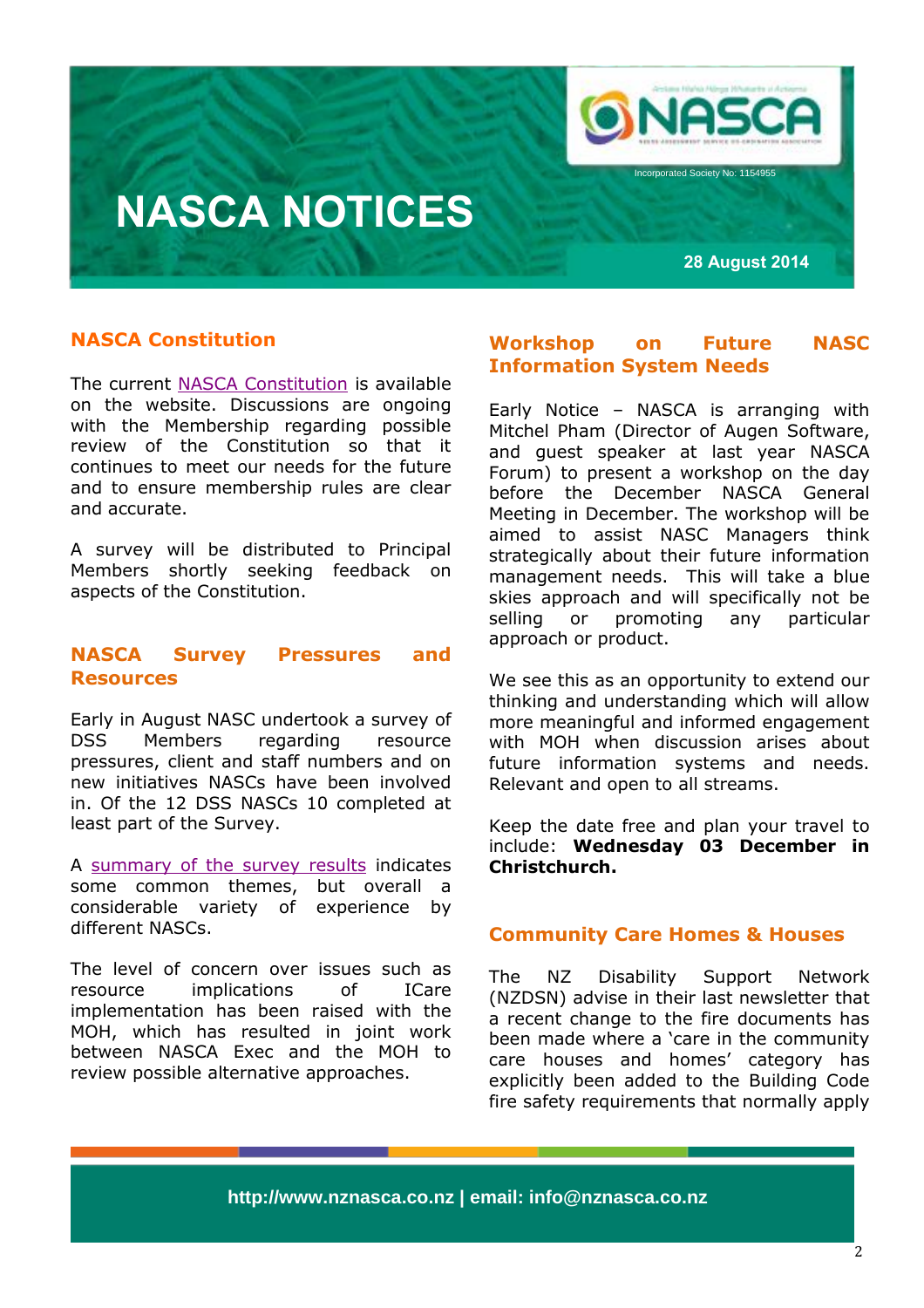

to hospitals, rest homes and detention facilities (C/AS3).

This change takes effect immediately - but existing fire safety requirements can be used as alternative, parallel requirements until February 2015.

This change is intended to apply where a house or apartment is provided by a residential support provider and the people being supported cannot freely escape on their own because they: cannot understand what the fire alarm is and what to do in response, and cannot physically reach the place of safety. If the people being supported require assistance from staff to evacuate, then this reflects a level of support that is necessary for their safety. So this puts them in the 'care and detention' risk group addressed in C/AS3.

This is of major significance with far reaching consequences. A normal dwelling will not comply as it will require fire-rated walls between living and sleeping areas, smoke stop doors and a comprehensive commercial (not residential domestic) fire sprinkler system, as well as wall coverings such as painted finishes.

NZDSN are working with MBIE, and other stakeholders including social house providers, Ministry of Health, Office of Disability Issues, and the Disabled Person's Assembly (DPA) to gain a better understanding of the repercussions. They are working towards finding alternatives that will protect the safely of people and

ensure community living remains a viable option for all people.

For any comments please email Clare [Teague](mailto:clareteague@nzdsn.org.nz) at NZDSN.

### **Vulnerable Children Act 2014**

The Vulnerable Children Act 2014 recently passed into law. The [Children's Action Plan](http://childrensactionplan.govt.nz/)  [website](http://childrensactionplan.govt.nz/) has been updated with revised information about the new Act and a new fact sheet and Q&As have been developed. See the links below.

The new legislation relates to the requirement for DHBs, among others, to develop and implement child protection policies and undertake standardised safety checks for staff in the government-funded children's workforce. NASCA is arranging a speaker from Child Matters for the December meeting to assist NASCs with understanding and developing organisational policies and training.

If you have any questions in the meantime please contact Susie Hall – [Susie.Hall@childrensactionplan.govt.nz.](mailto:Susie.Hall@childrensactionplan.govt.nz)

[Vulnerable Children Act 2014 FAQs](http://www.childrensactionplan.govt.nz/legislation-/faqs/)

[Vulnerable Children Act 2014 factsheet](http://www.childrensactionplan.govt.nz/assets/Uploads/Vulnerable-Children-Act-2014-fact-sheet.pdf)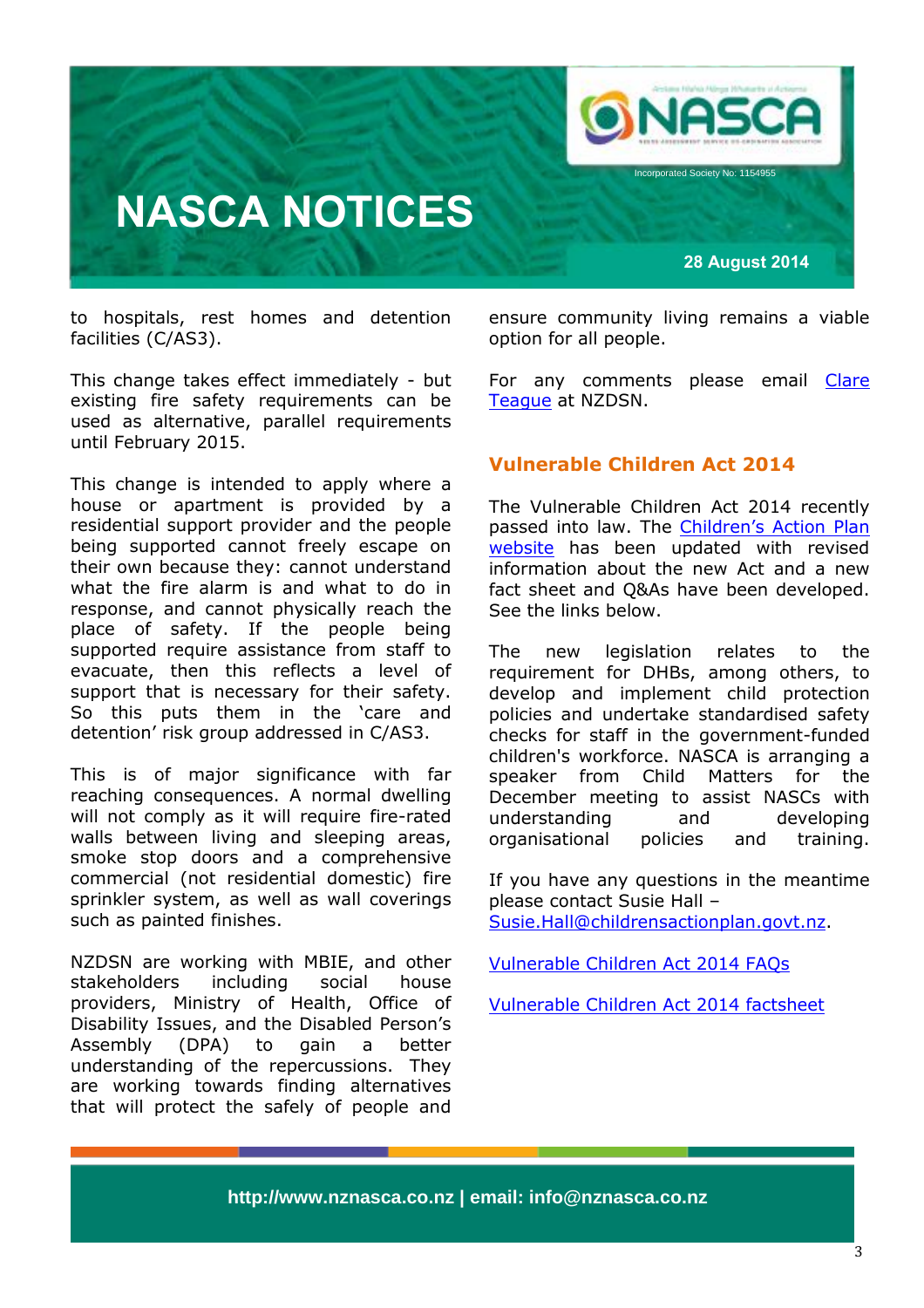

#### **Telephone Dictation Voting**

The Electoral Commission are now making it easier for disabled voters to have their say. Telephone Dictation voting will be available for blind and vision impaired people to use in this year's general election.

Full information on the new telephone dictation service, and the commission's other resources for people with disabilities, is available at [www.elections.org.nz](http://www.elections.org.nz/) or by calling 0800 36 76 56.

View the [Transformation video](https://www.youtube.com/watch?v=Apdl1nhdvnQ) promoting all peoples rights to vote. *Cast Vote = Have Voice*

### **Equipment and Modification Services (EMS) for People with Challenging Behaviour - Update**

DSS MoH embarked on a project over the last 3 months to review the process of EMS applications for people with Challenging Behaviour. Karen Collings (AccessAbility Dunedin) represented NASCA at two workshops. The MoH have recently made the decision to engage a project manager, David Guest to undertake further follow-up work required on this process redesign.

It is hoped the next phase will commence 01 October 2014, and there will be opportunity at the DSS National Operations Meeting on 13 November for further update.

#### **Review and Reassessments Project**

Thank you to all DSS NASC Managers who provided feedback to Carol MacDonald. A final draft version has been produced and is now out for final comment with all DSS NASC Managers and DSS MOH Managers.

Any other NASC members interested in seeing this paper please contact Judy [Preston](mailto:info@nznasca.co.nz) NASCA EA for a copy.

### **DSS/Mental Health Joint Project**

The membership of the group has now been finalised.

#### **DSS Representation:**

Karen Bailey and Emma Lowe

#### **Mental Health:**

Susan Murray and Bruce Green

#### **Clinical Representation:**

Michael Dorofaeff and Dr John Hopkins

#### **Mental Health Stream – NASCA**

The Mental Health NASCA stream has started trialling a monthly teleconference. There have been two sessions so far, which have been well attended. There is good support for this as a regular way of keeping in contact and up to date with regional issues. If you would like any further